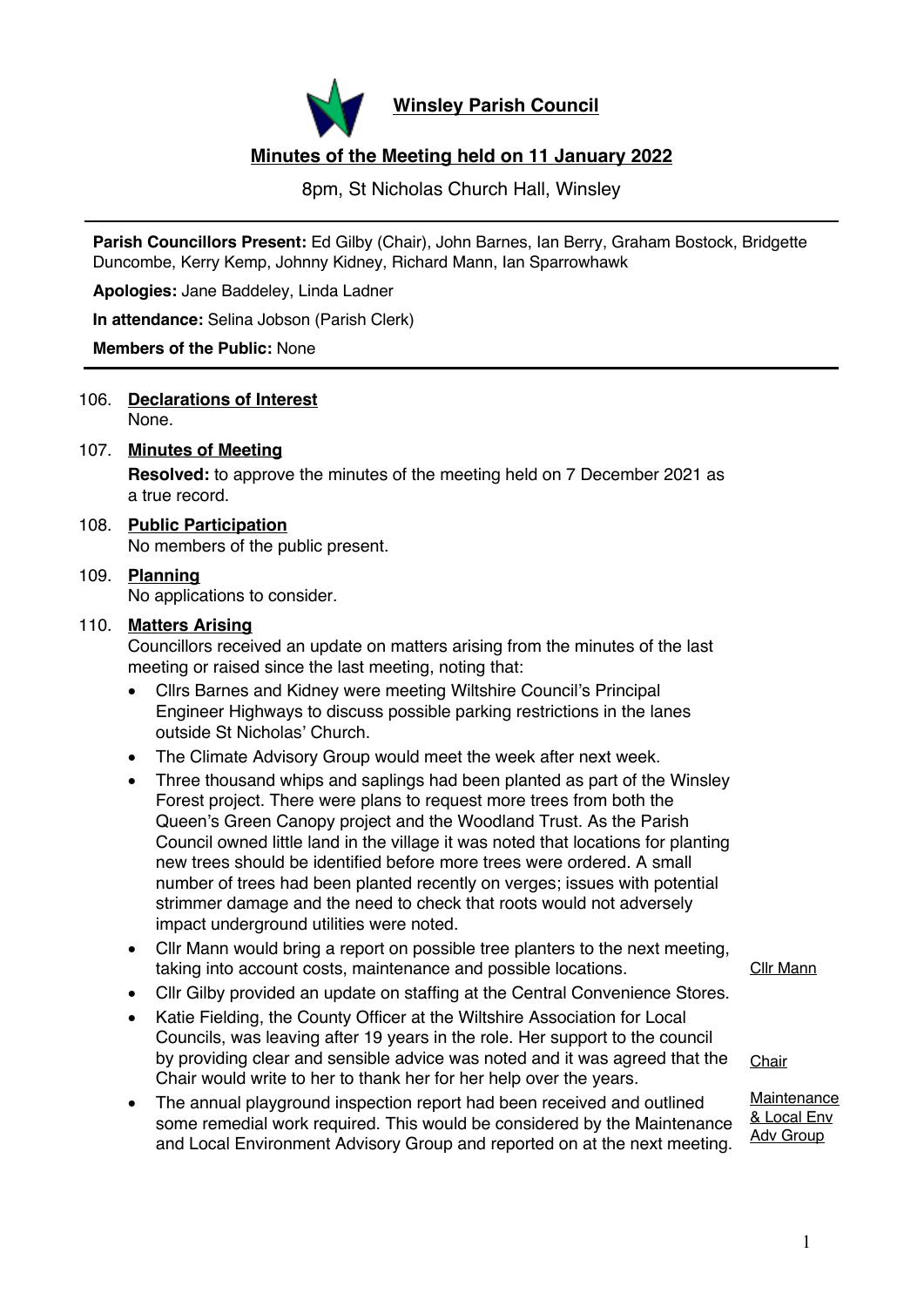• Cllr Berry intended to renovate the dug outs on the football field by Avonpark Retirement Village by the end of the month.

## 111. **Police Report**

The PCSO had reported that there had been some road traffic accidents in the area in the last few months. Details of these would be requested. Winsley Primary School had reported that youths had climbed over the school fence in an attempt to get onto the roof, damaging a water tray. Some scooters belonging to the Pre-School had also been taken. The PCSO had conducted some additional patrols in the area in response.

It was suggested that the Parish Council should consider activities available for young people in Winsley. Whilst the Bradford on Avon youth scheme was open to young people from surrounding villages, details of activities were not always widely advertised.

### 112. **Unitary Councillor Report**

Cllr Johnny Kidney reported that:

- Wiltshire Council were undertaking a Pharmaceutical Needs survey until 18 January 2022; details were available on the wiltshire.gov.uk website.
- The deadline to apply for primary school place was 15 January 2022.
- There were some changes to cabinet members at Wiltshire Council as the Finance Cabinet Officer had stepped down.
- A group in Limpley Stoke was raising funds to buy and re-open the Hop Pole pub. Winsley residents were encouraged to respond to a consultation about the potential purchase.

#### 113. **Northfield Playing Field update**

#### 113.1 Town and Village Green Application

The consultation deadline for the Parish Council's Town and Green Village application had been extended until 15 February 2022 at the request of the owners. Statements about the Parish Council's case could be submitted until this date.

### 113.2 Asset of Community Value

The Parish Council's grant application to the Bradford on Avon Area Board was under consideration; the outcome should be known by the end of January. The solicitor for the owners of Northfield had been advised that the Parish Council would submit a bid for Northfield before the end of the moratorium period on 16 February 2022.

## 114. **D1 Bus Service**

In response to an article in the Bath Chronicle suggesting that the D1 bus service might be cut, Cllr Kidney confirmed that there would be no changes to the local D1 bus service for the time being. The D1X service, which had been introduced during Covid and ran directly from Bradford on Avon to Bath, would cease operating from 31 January 2022.

Wiltshire Council's bus strategy included the ambition that the D1 bus would operate as a half-hourly service, but there were current difficulties in achieving this, including reduced bus usage as a consequence of Covid, financing of the service and a lack of drivers. A new timetable would be introduced in April 2022, and although it was unlikely that the frequency of the D1 service would be increased at that point, it was hoped that the service would be maintained. Cllr Kidney would continue to monitor the situation.